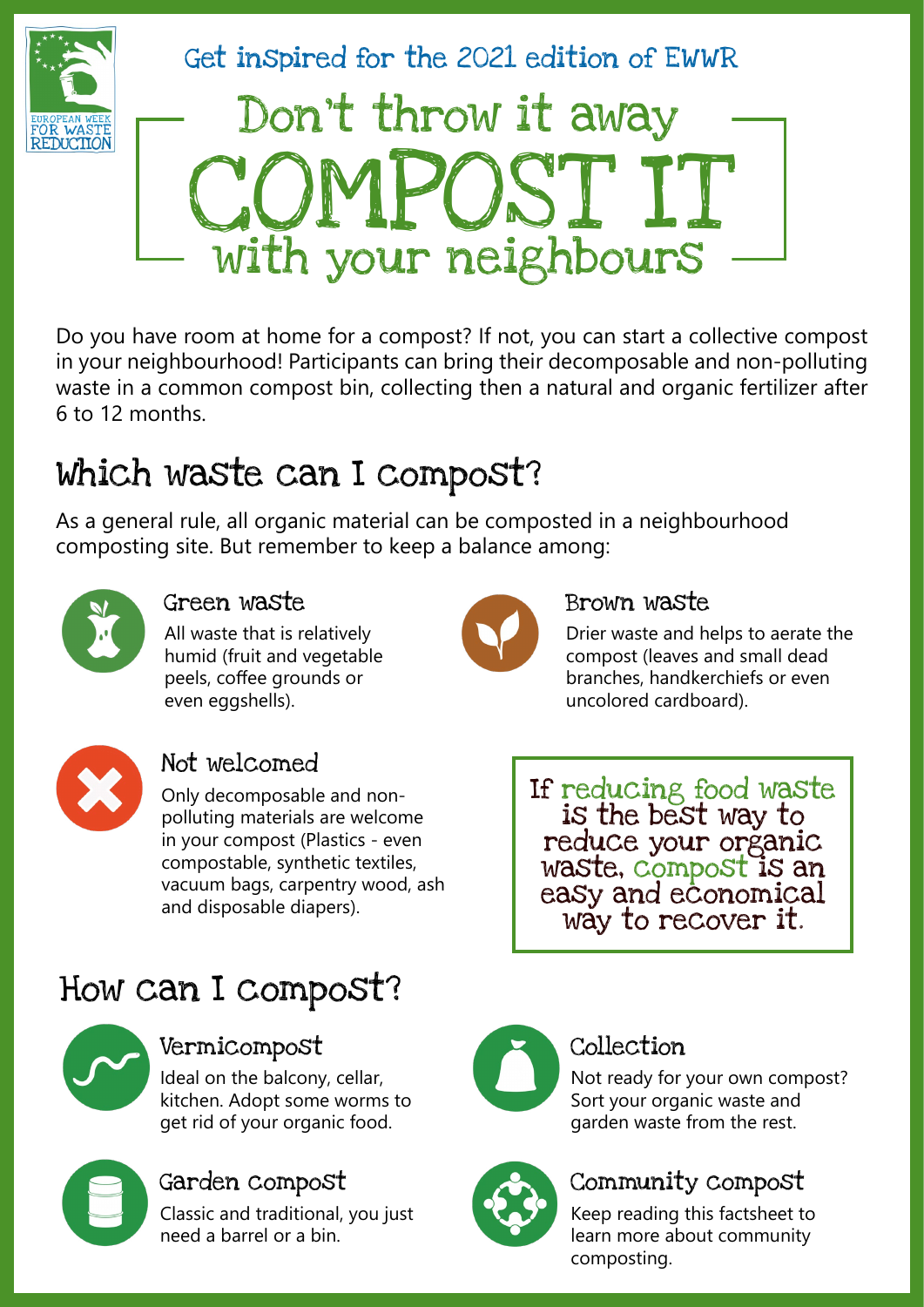# Basic rules to start a community compost



### Gather good companions

Surround yourself with motivated people with whom to carry the project. The success of community compost depends on the commitment of the participants.



## Find the right spot

Plan a land provision agreement with the owners, whether private or public (municipality, region, etc.).



### Check the local regulation

Get in contact with your municipality or municipal waste management company to understand the local regulation on composting sites. In fact, depending from the country, it could be not allowed to collect organic waste in the community compost.



### Define some management rules

Establish good management rules: appoint one or two site managers, and organize the input of compostable materials and maintenance and distribution of ripe compost.



### The more the merrier!

Keep the residents of the neighborhood informed and recruit participants using leaflets, Facebook groups or social events.

# Why should I start a community compost?



### To connect people

Bring residents together around sustainable projects at the scale of an entire neighborhood improves the environment and activate social connections.



### To value waste

It reduces your waste while giving a new value to it: transform your waste in a quality fertilizer!



### More green

Adding trees, climbing plants and hortages in the composting sites promotes the presence of biodiversity in the city!



## To promote organic food

The neighborhood composting sites can become places to gather people and promote sustainable food (through vegetable gardens, workshops,bread ovens, etc.)



### To reduce CO<sub>2</sub>

It reduces the production of CO2 emissions of transport and treatment processes related to residual waste.







Source (in French): [Why should I compost my organic waste?](https://environnement.brussels/thematiques/zero-dechet/conseils/gerer-les-dechets/je-composte-mes-dechets-organiques) [The neighborhood compost](https://environnement.brussels/thematiques/zero-dechet/conseils/gerer-les-dechets/je-composte-mes-dechets-organiques/le-compost-de) [Professional bio-waste facilitator](https://environnement.brussels/thematiques/dechets-ressources/gestion-des-dechets/les-bons-gestes-par-type-de-dechet/dechets)